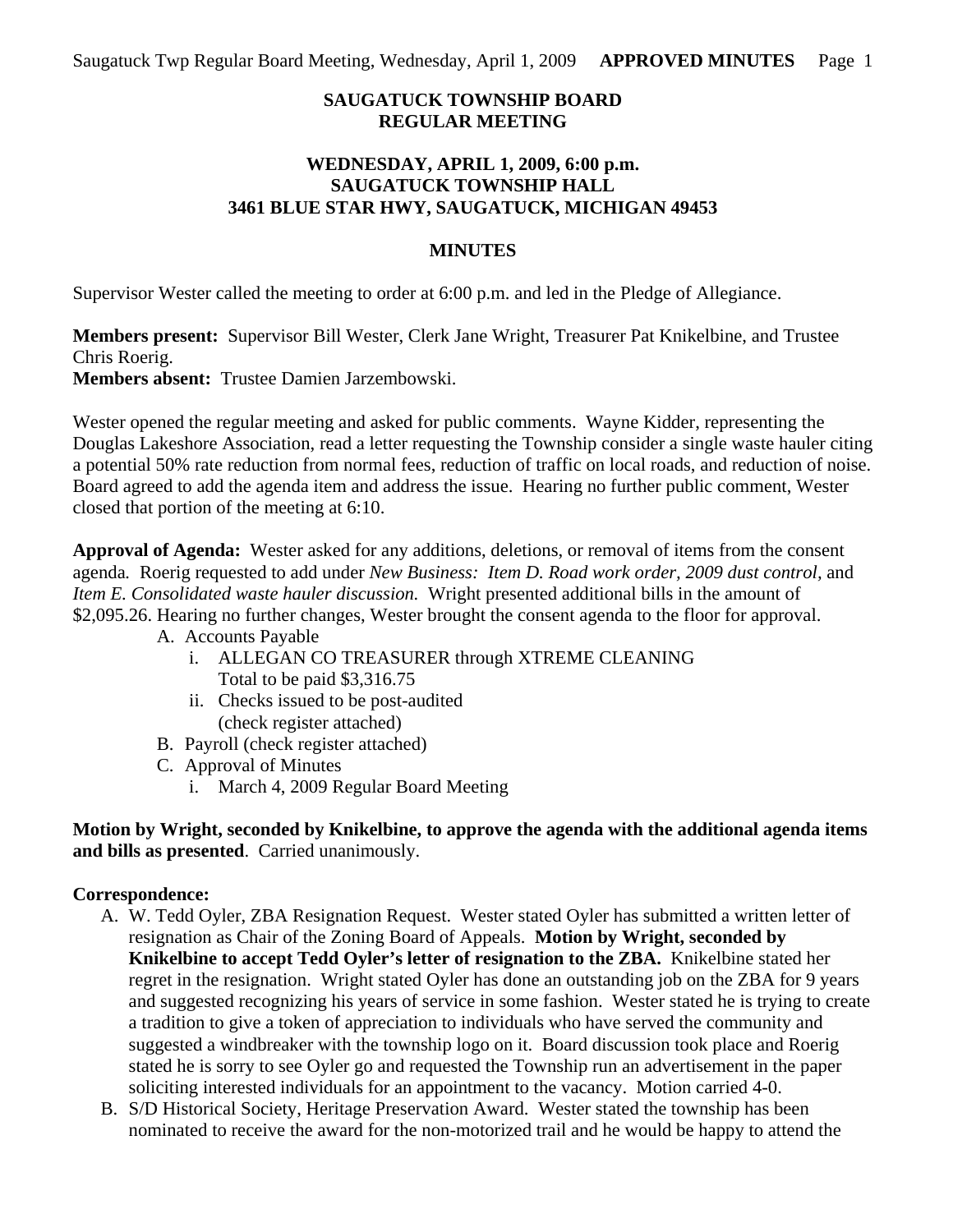presentation and accept the award, however he noted Manager Phil Quade was instrumental in the establishment of the non-motorized trail.

#### **Unfinished Business:**

A. Lake Shore Drive Emergency Access Update. Roerig stated he received a number of inquires from the LSD residents in regard to what might be done to improve access to the road south of the washout. He stated the County Road Commission has been looking at alternatives and Township Manager Phil Quade has been talking with land owners to see if easements could be gained for emergency access to the area. Roerig noted he has requested the Road Commission inquire as to the availability of federal stimulus funds to reconnect the road at the washout and another meeting will be scheduled in April.

#### **New Business:**

- A. MSP Proposed Rental Agreement. Wester presented the rental agreement for the Michigan State Police to officially occupy office space within the Township's building on a month to month basis for \$1 annually. **Motion by Roerig, seconded by Knikelbine to approve the rental agreement as submitted and to authorize the Clerk or Supervisor to execute the agreement.** Motion carried 4-0.
- B. Proposed Resolution to Reclaim Neglected (Unused) Cemetery Burial Rights. Wester called upon Township Cemetery Sexton Aaron Sheridan who was present in the audience to explain the proposed process. Sheridan stated there are 435 unused burial spaces whose rights to interment were sold, but no activity has taken place in their regard for more than 50 years. He added the proposed resolution is the first step to reclaim those rights to interment. Board discussion took place at great length and it was agreed additional communication with the community is appropriate before the process is started. **Motion by Knikelbine, seconded by Wester to postpone the agenda item to the next regular meeting.** Carried 4-0.
- C. Township E-Mail List, Informative Mailings to Begin. Wright stated we are creating a list of email addresses of individuals interested in receiving ongoing township information. She added the intent is to create a newsletter style e-mail and send it out at the beginning of each month, noting anyone interested in receiving the e-mail should contact the office or send an e-mail request to [clerk@saugatucktownship.org](mailto:clerk@saugatucktownship.org) . Roerig recommended the Board review each e-mail before it is sent.
- D. Road Work Order, 2009 Dust Control. Roerig presented the proposed work order listing the 7 remaining dirt roads within the township which would approve one application of liquid calcium chloride. **Motion by Roerig, seconded by Wright to approve the dust control work order as presented.** Carried 4-0.
- E. Consolidated Waste Hauler. Roerig stated there are a lot of reasons to consider the proposal; citing savings to the residents, reduction in traffic, reduction of noise pollution, but noted some disadvantages. He added some people just might not want the service and we would be imposing it upon them. Wright stated she would be concerned over mandating use of the service, but would consider it if voluntary. Wester stated he has seen what the City pays, but concerned about curtailing free enterprise. Board discussion took place and it was agreed to have Wright contact Laketown Township and inquire as to the contract terms they adopted the service with, then bring the information to the next regular meeting as an agenda item.

### **Committee Reports:**

- A. Planning Commission. Wester stated Jarzembowski has verbally tendered his resignation and the Board will receive a formal resignation very soon.
- B. Road Commission. No report.